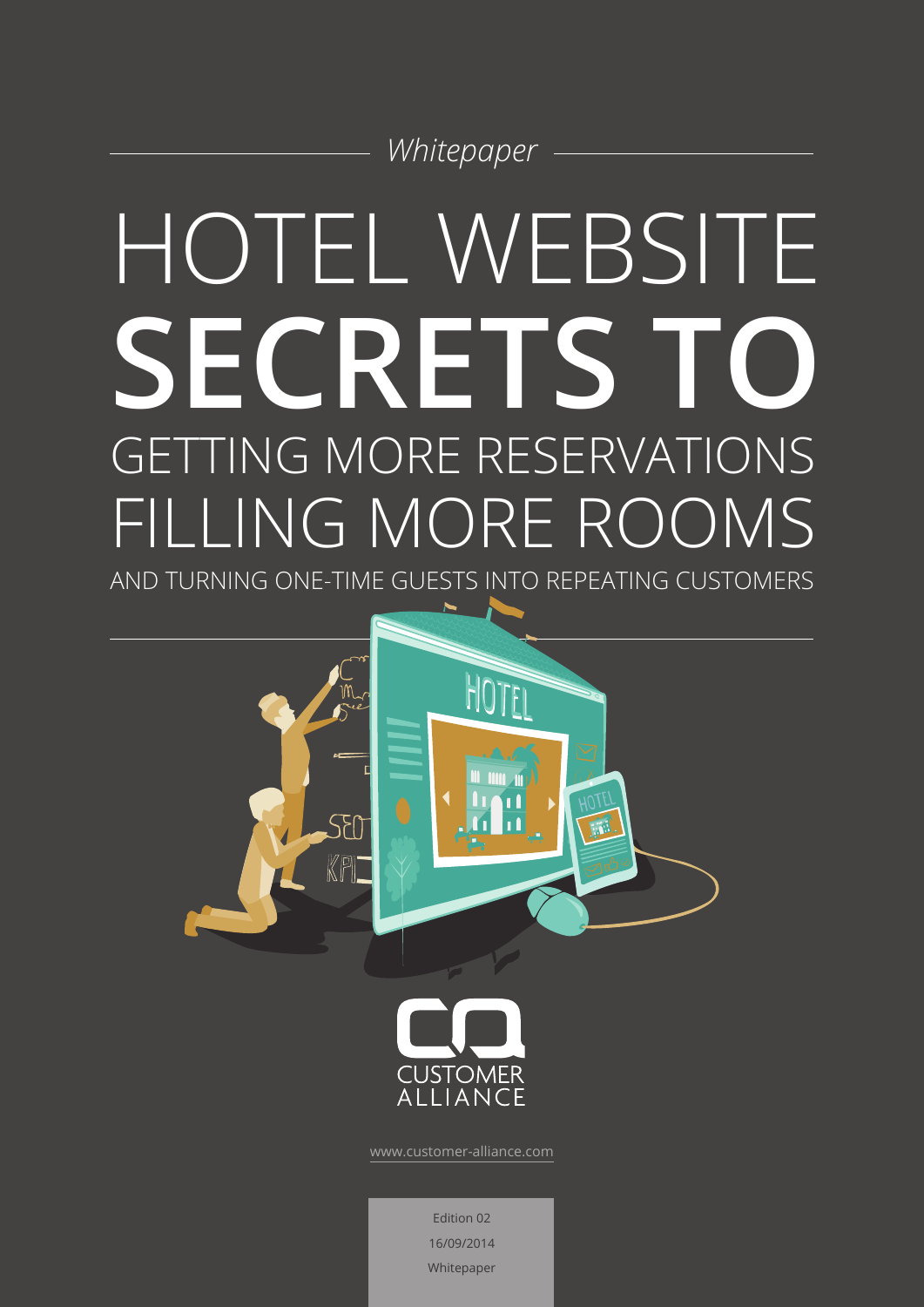# HOTEL WEBSITE **SECRETS**

**G**etting started on researching and developing your hotel website is generally harder than doing what you had planned to do once you actually sit down at the computer. So, give yourself a pat on the back for reading this guide or if you have already started a website. The truth is that website development can have many false starts and detours. And, you really don't want to do it alone!

There are many things to know and do to get a hotel website working--it is a lot like having a wedding in a foreign country. The good news is that we understand the challenges that you face to get the big things, small things, and littlest things done in addition to finding and serving guests effectively, while simultaneously keeping an eye on your bottom line. Our goal is to share our knowledge on hotel website best practices and help you achieve your financial and marketing objectives through effective website marketing. This is the reason why you picked up this guide.

Here you won't have to plow through a lot of dusty, academic theory on the subject. Instead, we've created a concise, information-dense guide focused on specific actions you can take immediately that will pay off quickly in the three things every hotelier dreams of:

- **Getting More Reservations**
- **Filling More Rooms**
- **Turning One-Time Guests into Repeat Customers**

As consumer purchasing behavior has shifted more towards shopping on the internet, having an effective website is more important than ever. Whether you are the owner of a small lodge, hostel, guest house, inn, bed & breakfast, or hotel with less than 50 rooms, a custom hotel website can increase your operation's performance, yield direct bookings, and produce greater long-term financial growth. There are, of course, grander goals that you want to accomplish through your website. "Become the world's most profitable small hotel" or "Develop a website that can understand your feeling." We got it!

If you've been thinking about how to make an effective hotel website, then you've come to the right place. Travelers of tomorrow will spend more time and money researching a site before traveling to a destination. With that your website will need to help them find you, capture their attention, and create opportunity so your customers can make direct bookings through you.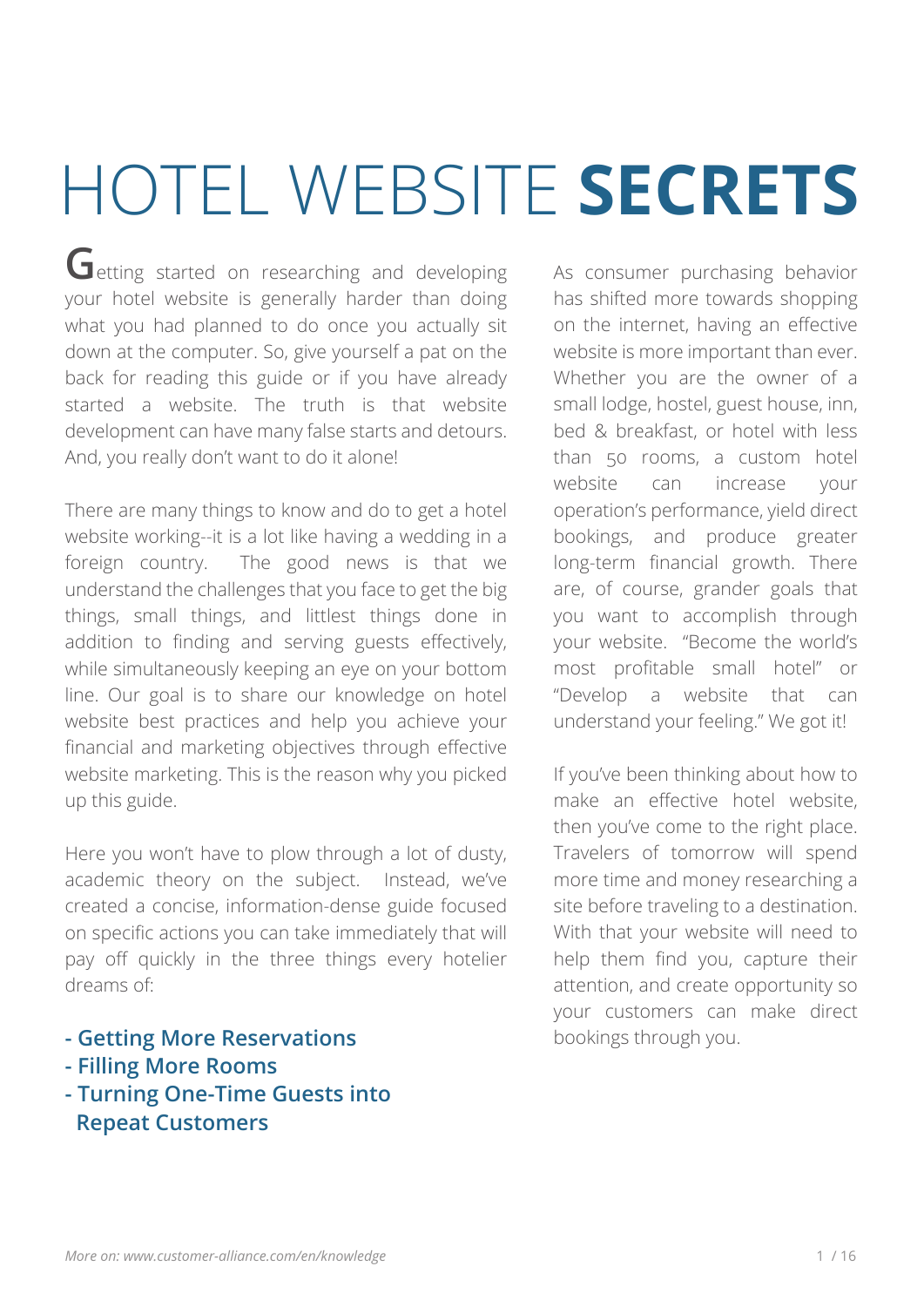## TABLE OF **CONTENTS**

|                                                                                             | 03  |
|---------------------------------------------------------------------------------------------|-----|
|                                                                                             | -04 |
| Marketing through website                                                                   |     |
| <b>Winning Website Content</b>                                                              | 06  |
| Hotel size does not matter                                                                  |     |
| Homepage<br>Rooms / Reservation page                                                        |     |
| Special offers                                                                              |     |
| Encourage user-generated content - guest reviews                                            |     |
| <b>Designing Your Site - For You and Your Guests</b> — 08                                   |     |
| <b>Content Management System</b>                                                            |     |
| Rich media - videos, podcasts, images, etc.                                                 |     |
| Responsive design<br>Designing for the future                                               |     |
| Data collection                                                                             |     |
| <b>Making Your Website Sell</b>                                                             | 12  |
| Booking button                                                                              |     |
| Booking engine to use                                                                       |     |
| Booking engine responsive design                                                            |     |
| <b>Cracking The Code -</b>                                                                  | 13  |
| Increase visibility through content/keyword strategy                                        |     |
| <b>Social Sharing buttons</b>                                                               |     |
| Search Engine Advertising<br>Up-to-date content (blog) - why is it good for your visibility |     |
|                                                                                             |     |
| In a Nutshell!                                                                              | 16  |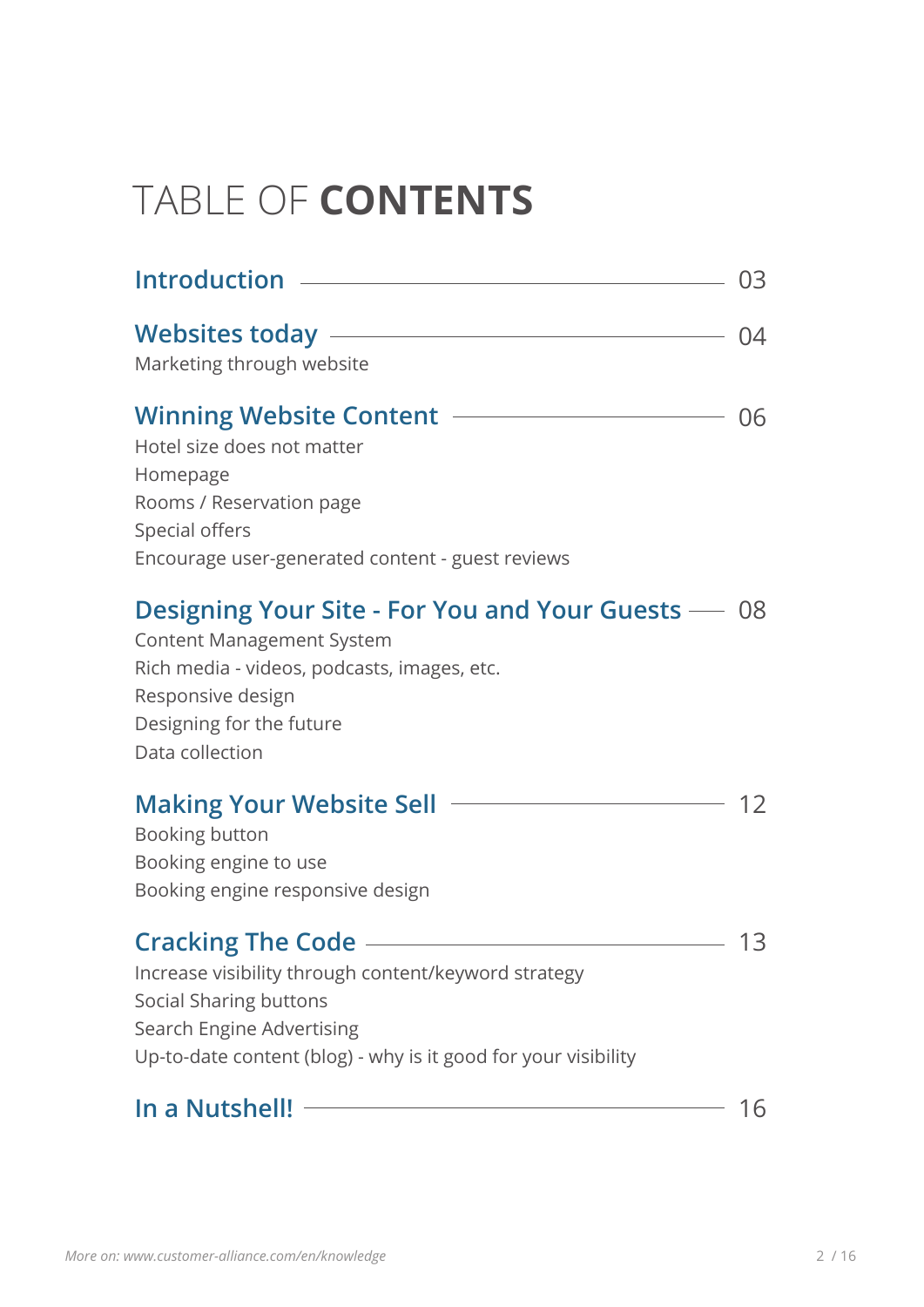# INTRODUCTION

The rapid growth in the use of the internet for hotel and travel searches on laptop, mobile devices, and tablets has substantially increased competition. By making an investment in developing a hotel website, you're on your way to gain a competitive advantage in the marketplace.

The first order of business for an effective hotel website is that it needs to include a number of elements. Additionally, it should be one that will deliver a good return on investment, increase productivity, and enhance the hotel performance.

This simple to understand guide can help you at any stage of your business lifecycle.

#### **If you're just starting**

**out,** you can get going immediately along a well-traveled road to growth and profitability...and bypass some of the detours and pitfalls that cause so many frustrations.

#### **If you're an established**

**hotelier**, this guide can serve as a valuable self-diagnostic. Use it to reevaluate whether you're doing all you can...and in the best way possible... to ensure a healthy ROI and continued success.

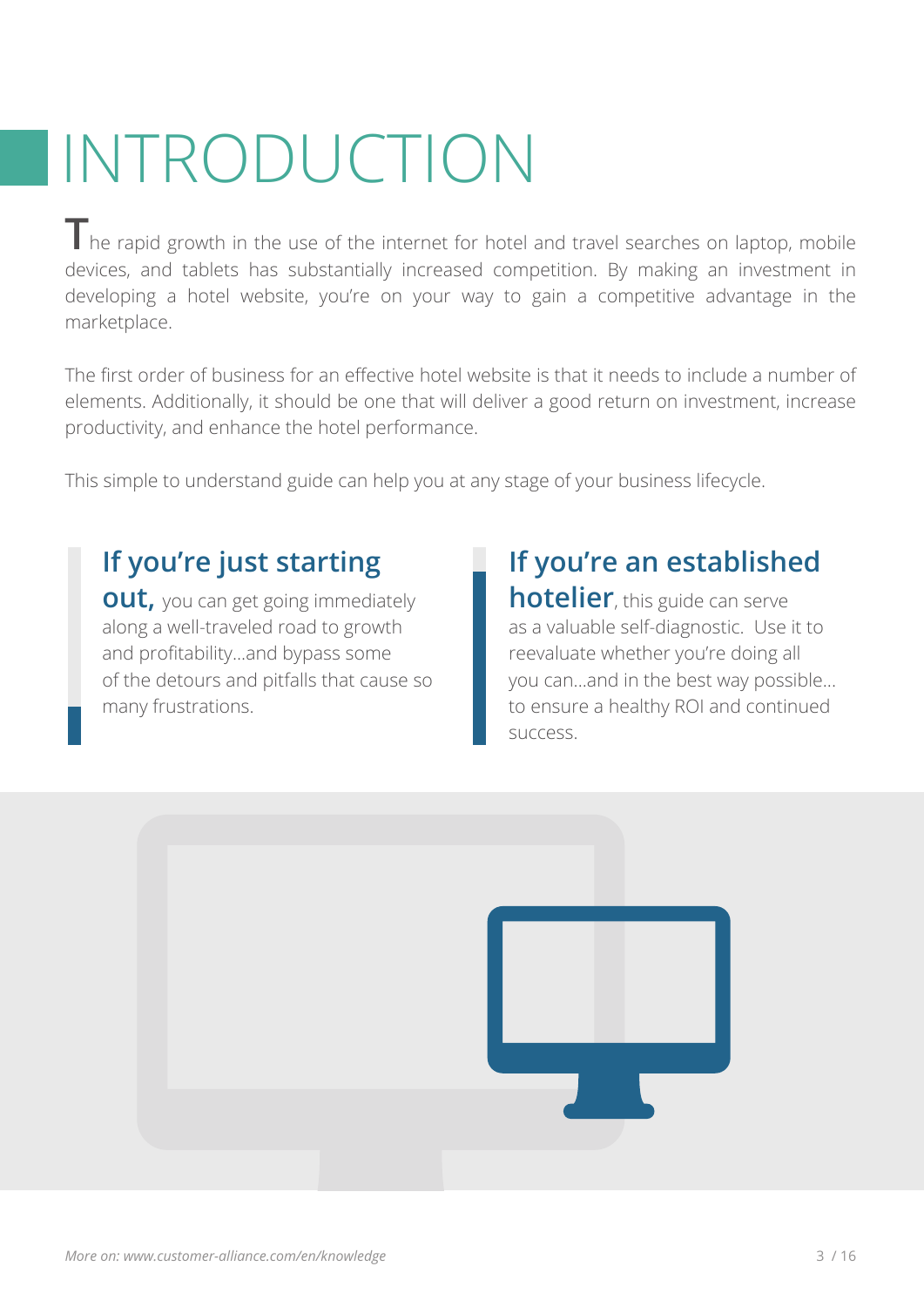# WEBSITES **TODAY**

**M**ore than ever, today's hotel websites need to be functional both for the hotels and the visitors. The design and purpose of your hotel's website can greatly affect your potential and existing visitors' online experiences and ultimately tap into your target markets. If you simply think website traffic will determine your marketing success, then you'll need to think again. The effectiveness of your website should be measured based on the following two major issues:

#### *Conversion rates:* **Is your website converting lookers into bookers?**

#### *Website optimization:* **Is your website driving visitors to your site?**

In today's website marketing, Search Engine Optimization (SEO) has become the focus for many businesses. Beyond that, in the hospitality context, Website Optimization (WSO) is the driving factor behind your site's ability to sell your inventory. Let's be honest, a small hotel property is often challenged by limited resources in its marketing effort.

Despite the fact that some website designers might focus on the bells and whistles of your website, we will highlight four major factors of WSO that can increase your website's effectiveness.

**First, your website is a** *sales tool***;** therefore, speed and quality of the site's accessibility will affect your users' satisfaction. The site needs to offer a simple, easy-to-use navigation scheme and a good link strategy in addition to site attractiveness.

**Second, your website needs to include** *technical and marketing*  **principles to attract bookings.** These would include well-written content, keywords, sales text, technically acceptable photography, researched and carefully chosen search terms/phrases, workable description, and Meta Tags title.

**Third, you should** *develop and utilize the website to its full potential. You will* need to incorporate a functional reservation booking system or inventory management system. Additionally, your site needs to include a medium that establishes e-Relationships, one-to-one communication, or a form of interactivity with the users.

**Fourth, the website needs to provide the** *optimal paths* **to maximize sell-through and conversion rates.**  Your website needs to be user-friendly especially in the number of steps to make the actual reservation. The key is to maximize usability and minimize bailout rates.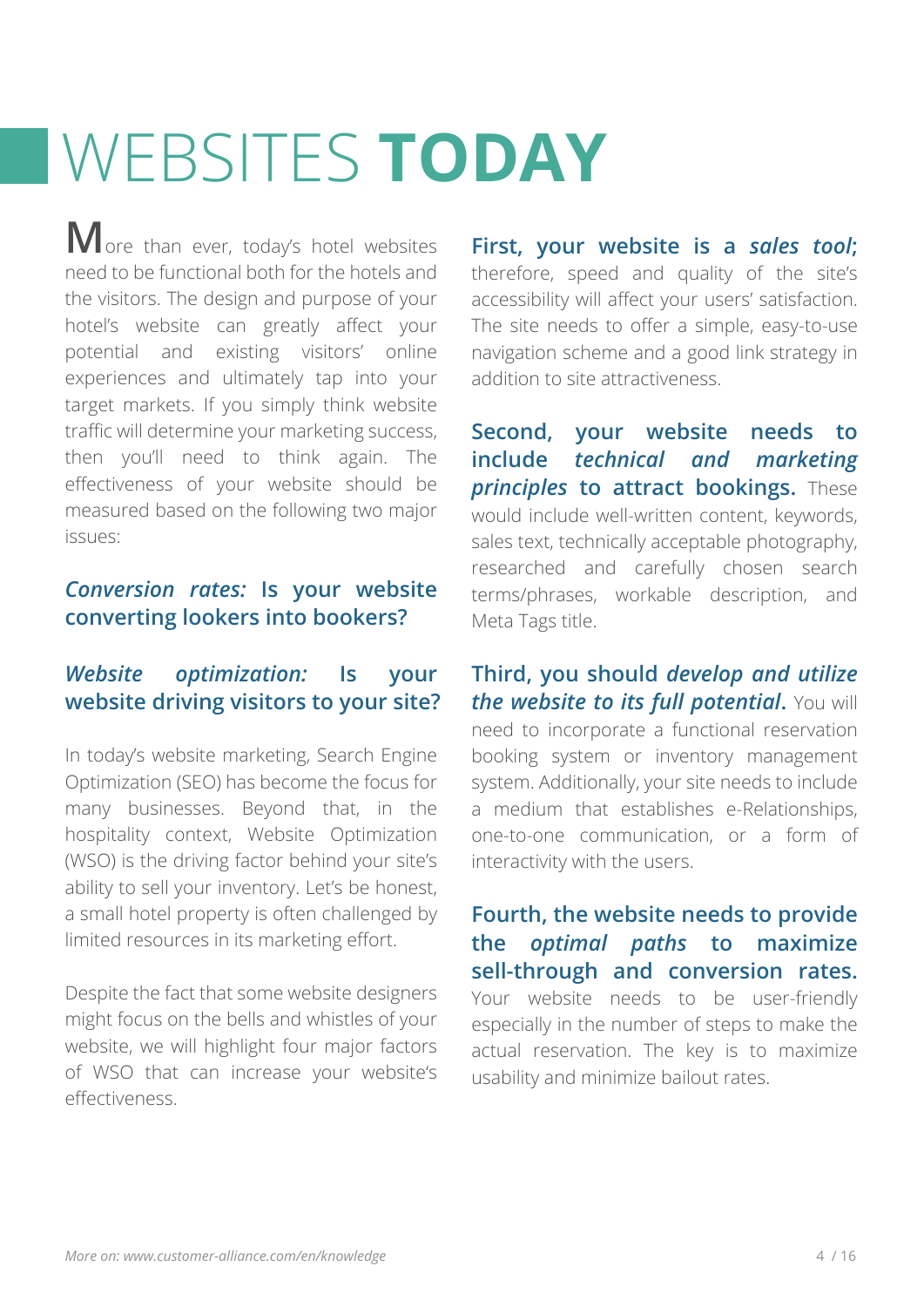## Marketing Through Website

The need to search the internet for hotels is like a thing to do for many travelers of today. Your competitors tell you how their visitors found them on the internet, then they will tell you they are expecting more bookings via the internet. With that, you want to get started too. Here's something to focus on:

There are two kinds of websites: "functional" websites and "image" websites. Image websites look good, but have little else to offer. Functional websites, on the other hand, they help you keep your rooms filled in part because they allow your customers to book online 24/7.

One thing to keep in mind is that your website needs to be more than just an online brochure. Your website needs to generate bookings, simultaneously creating authentic connections with your new, potential, and existing guests to secure future bookings.

Now, let's look at some industry facts:

According to Cornell University's School of Hotel Administration, the least expensive way to receive bookings would be through hotels' own website and online reservation booking sites. Reservation requests that require handling by email or phone can become a significant cost factor. By automating the reservation process, you're on your way to increasing efficiency and reducing cost. Additionally, reservations that

come from online or offline travel agents often incur a 10% or more commission on each booking.

Google reports that the average traveler visits 22 different websites over the span of 9.5 research sessions before making a travel related booking. This means you need to have a website that is effective in predicting, responding to, and connecting with customers' needs. Your next guest may use an online travel website to discover you, but they are also likely to search for hotel websites after the initial discovery in order to shop for other hotels and promotions.

Through a functional website, you will give your guests greater opportunity to spend their money directly with you instead of through a middleman. Now...that is what we call earning more without spending more.

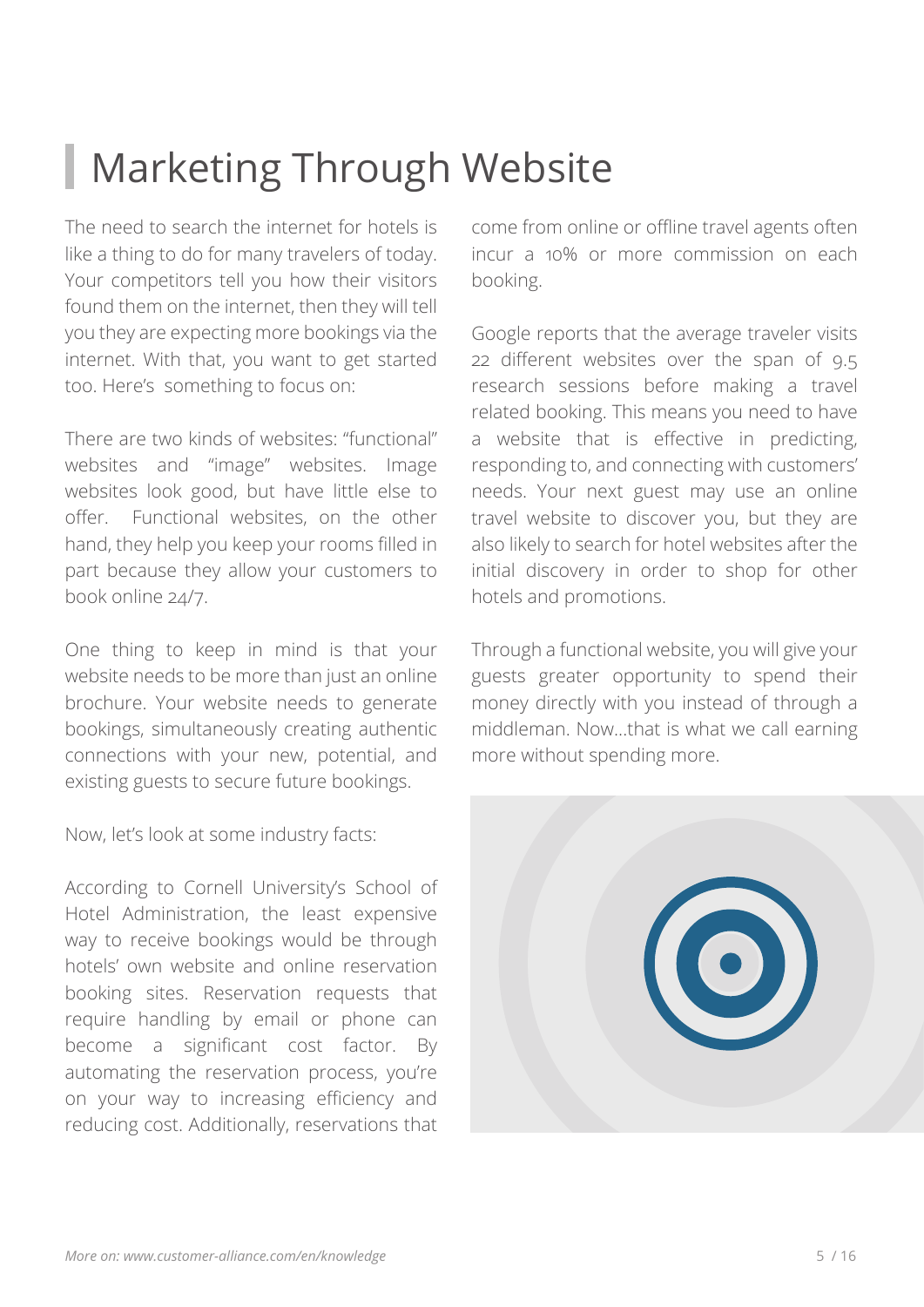## WINNING **WEBSITE CONTENT**

**T**he great thing about having your custom hotel website built on your ideas is that you can own and tell your hotel's story and clarify any misrepresented information out there about your property.

A website should give prospective guests the facts about what the hotel has to offer. You want to be ahead of other travel sites by having the most current information about your property and nearby attractions on your site. Get into your customers' head and understand what your target market really wants to know about your property.

Even more so than technology or beauty, you want your site to provide a unique, competitive advantage that unlocks key benefits to booking your hotel.

## Hotel Size Does Not Matter

The only time when hotel size matters is when you have oversold your hotel. As you evaluate your website strategy, you just need to think about the following two questions.

#### First,

#### "Who can tell a better story and describe your hotel better than you."

Your hotel website allows you to describe your rooms, amenities, and nearby attractions that you believe to be the most important for your guests. Whether it is a small hotel with 20 rooms or medium hotel with 65 rooms, you can update your hotel information and change rates on the fly.

The second important question is,

#### "Are you ready to confirm more online direct bookings."

Your hotel website can provide immediate results and bookings around the clock. Once in a while, you may even get more bookings than you can handle. Direct bookings from your website cost far less than reservations coming from a travel agent. Not every hotel website performs the same, therefore you want your website to be competitive whenever and wherever possible.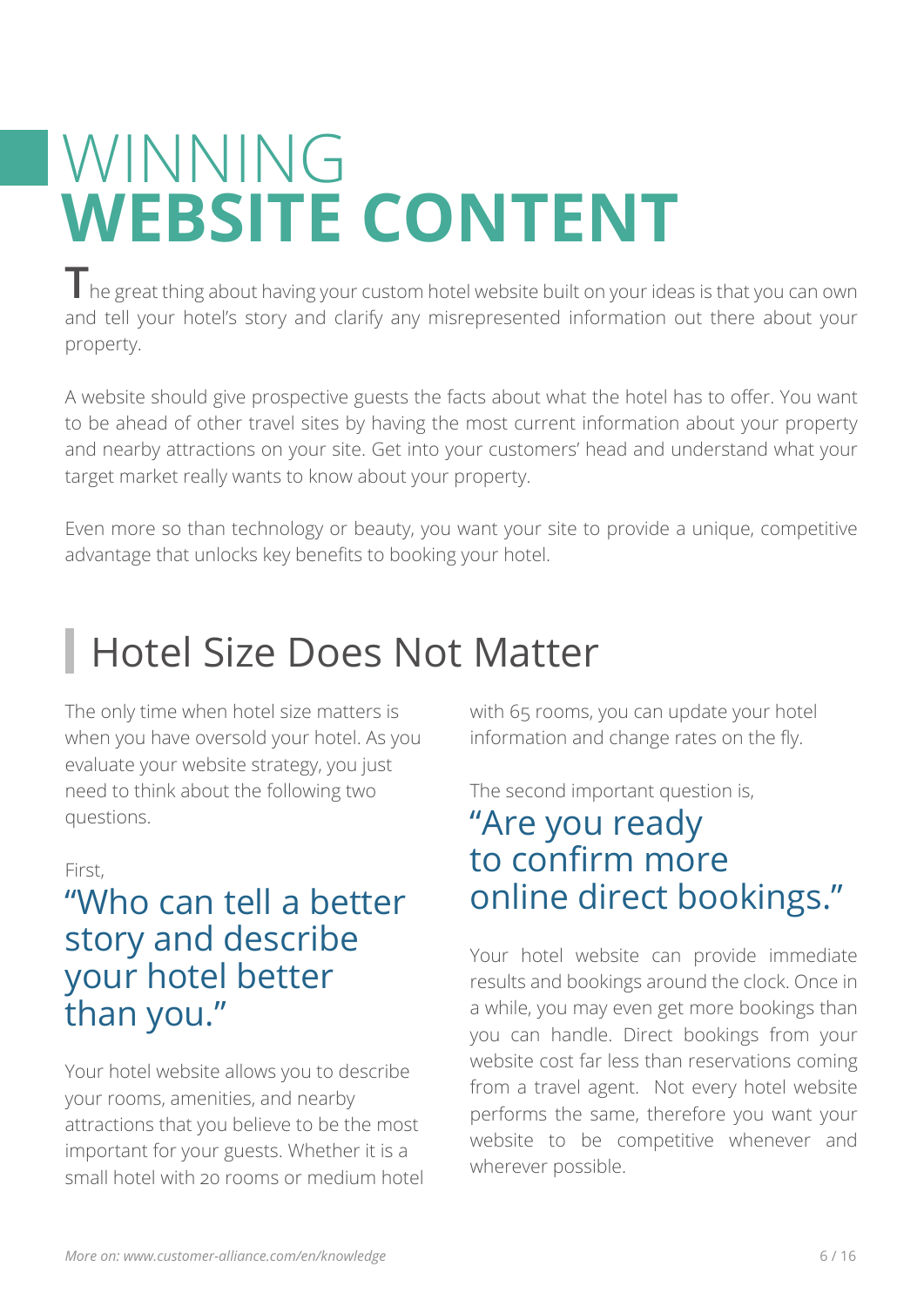## Homepage

In today's world of internet, we hit the fast forward button on just about everything. So, what this means is that your customers will look at what you have to offer, stay on your site if it is visually appealing to them, and test out your user-friendly navigation system. Use your homepage to share photos of your property or pictures that have connection with your brand, products, services, and amenities. You don't need to have many photos to inform potential customers of your hotel existence.

Your mission here should include the KISS principle: "Keep it simple and straightforward". The homepage is most likely to be the first place your customer will visit, so hire a website designer to make it right. As you develop a relationship with your web designer, you as the owner of your website, still have the final say on not just what to do, but equally what not to do.

## Rooms / Reservation page

Through your website, delight your customers with quality photos of the rooms, fast and simple ways to make reservations, clear and concise information on the room types, and instant access to identify available rooms and room rates.

## Special offers

Your potential customers are leaving your website. Why? Where are they going? You thought you captured their attention with quality photos and imaginative texts. Well... you can't let them just go...whether you can offer value-added services or exclusive promotions, you need special offers that give incentive for your visitors to stay on your website longer. The key here is to shift your customer from booking just a room to buying more.

### Encourage usergenerated content guest reviews

Utilizing user-generated content allows you to establish e-Relationships and create interactive opportunities with readers that would inspire more people to want to know about your property.

Being able to publish information such as photos, videos, blogs, or comments through a hotel website is quite powerful for viewers and publishers. Think of it this way, a user posts a review about the restaurant at your hotel, then customers in various parts of the world will be taking in the information. One of the customers reading the information could potentially be the next guest to stay at your hotel. Additionally, user-generated content can be re-posted in review-sites, social networking site, social media, forums, and wikis.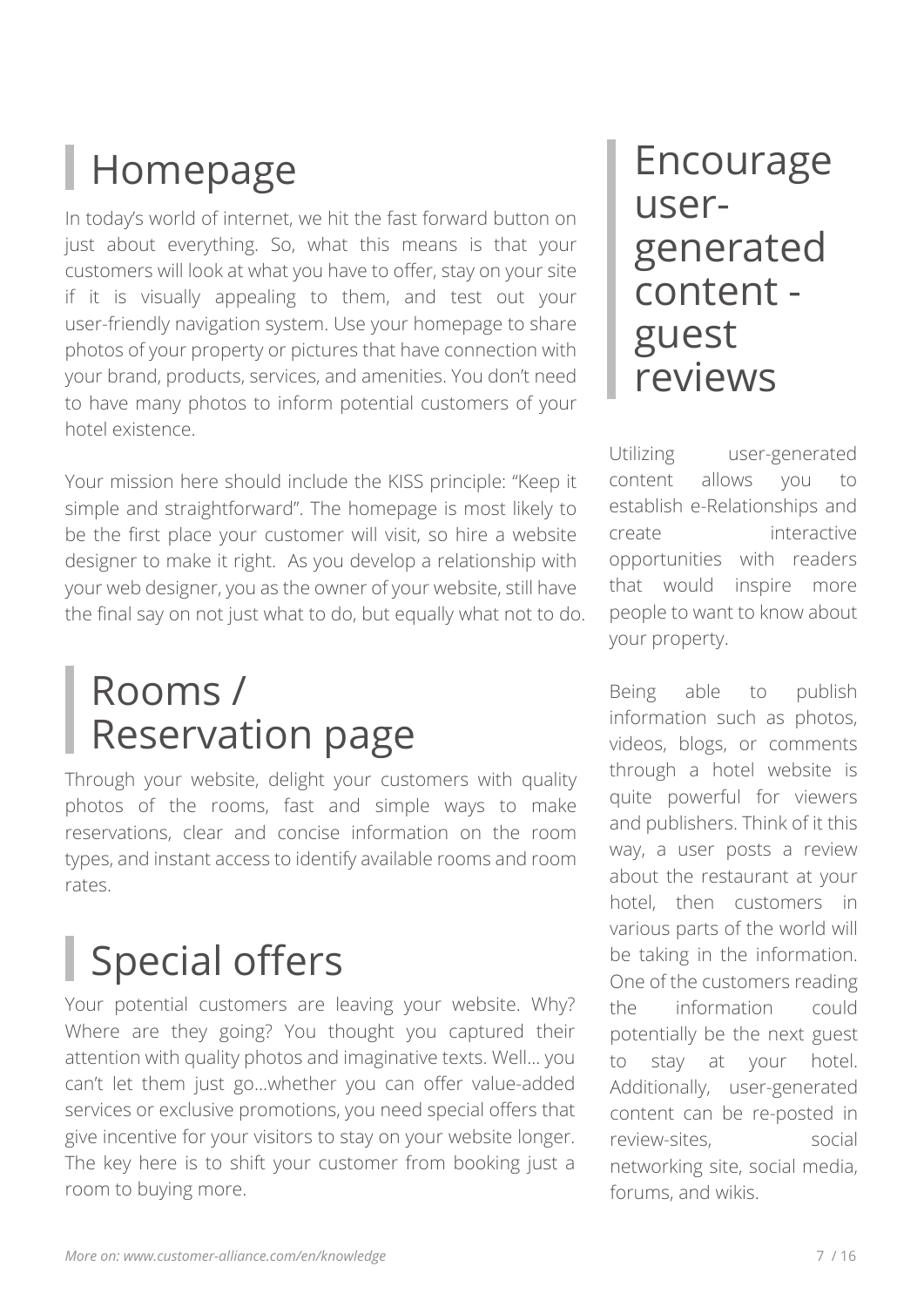Cornell University recently released the results of a study that showed a hotel can yield great benefits from guest reviews on the accommodations. Guest reviews on review-sites or hotel's blog site can provide insight for you to improve your services and products. As the hotel gets more reviews, your hotel will become more recognizable. You can also share the ratings and reviews through other online and offline media to promote your property.

The bottom line is that on your website you need to encourage user-generated comments about your property. Ideally, you want your hotel name to show up on travel site such as TripAdvisor, Yelp, and CitySearch.

## DESIGNING YOUR SITE – **FOR YOU AND YOUR GUESTS**

**T**here's so much to consider in order to blend your needs with your guests' needs into one effective website.

Hotel websites should have little or no flash elements. Making your website pretty is one thing, but offering useful information to your customers is far more important to the success of your site.

Having photos on your website will generate interest about your products and services. You also need to have searchable text and stimulating content.

**Simply adding text descriptions to your photos may increase your competitive advantage.** The photos on your website will become part of the search process when you attach text to your photos. This means your site would receive more "Hits" from internet search engines.

#### **Single-clicking links are for hotel website.**

Double-clicked navigation links are cumbersome in the minds of many users. Single-clicking links are viewable through almost all operating systems. No flash and avoid double-clicking links!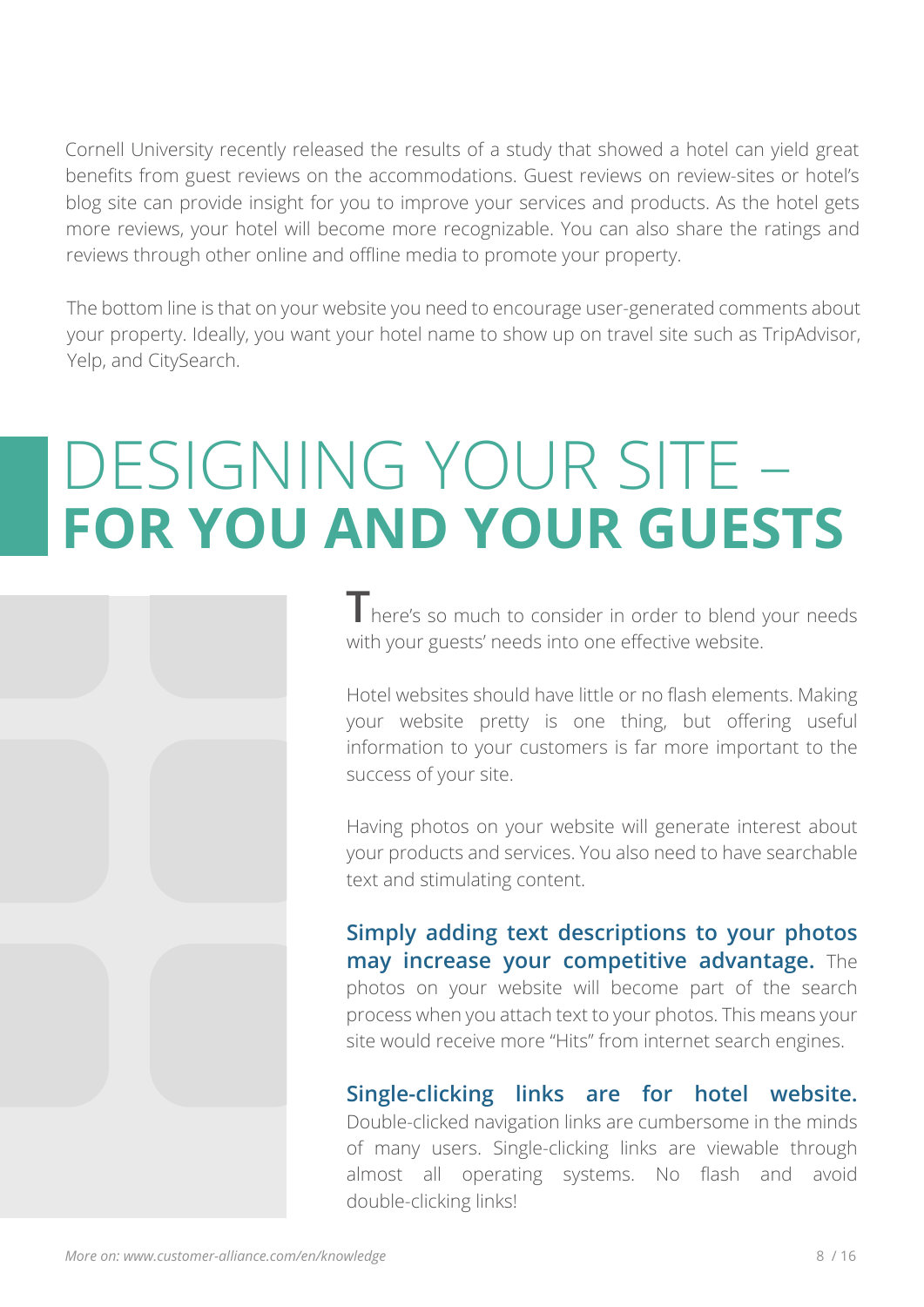**Simple, practical, and functional with a little bit of colors is all you need.** Most of the customers to your site have probably visited a number of other hotel and travel sites by the time they get to your site. So, your site needs to have naming navigation elements and schemes that are user-friendly and not overly creative.

**Website without the need of a roadmap.** Drop-down menus are acceptable and your menu buttons should be placed at the top of the page because people read from top to bottom. Design your site with common labels such as "amenities", "rooms", "photo gallery", and "facilities". Common labels will help your users feel comfortable with your site.

**Get to know your Meta Tags.** Review the tags that are on your site such as Title Tags, Description Tags, and Keyword Tags. For most search engines, tags help users find your site. You can use the Google website features to see how many searches were performed during the previous month, and each search term that was used. Some websites will even suggest search words and phrases you might have never thought of for your site. So, incorporate those search words and phrases in your content. Use different Meta Tags for each page and don't guess the search words. It's faster to look them up!

**Text is what sells your hotel.** Your users will find it hard to ignore a hotel website with nice photos without reading the text. So, focus on texts to highlight the most important features of your property such as location, property type, and services. Does your site read like it was written by a techie? Do you have typos that give a poor impression of your product? Do you have words in the text that search engines can't see? If you answered yes then it is time to give your content a makeover. The first two to three paragraphs should include a number of keywords/phrases to increase searches. You also do not want to overdo it or you could be accused of spamming. Write as if you are talking to your visitors. Additionally, you need to focus on sales then features and benefits. Talk plainly!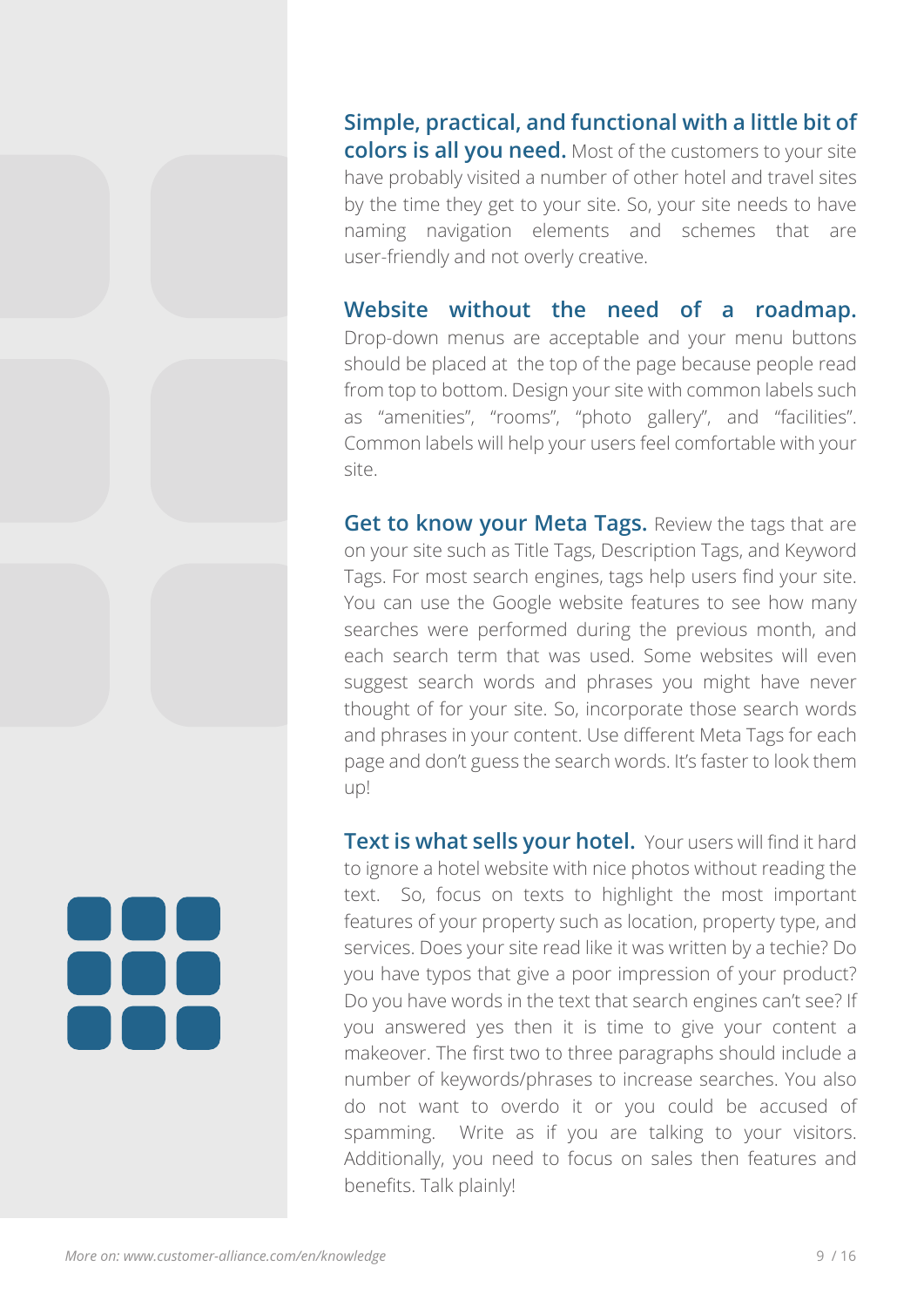## Content Management System

You've invested a lot of time and money on your website with the mission to generate reservations: selling the hotel. Effectiveness requires focus; consider deploying a Content Management System, which is a digital marketing content solution that centralizes your digital content through a depository method.

## Rich Media -videos, podcasts, images etc.

Multimedia, sometimes called rich media, adds marketing value to your website. Depending on your target markets, younger generations are much more attracted to rich media than older ones. Corporate markets may be too busy to pay attention to the rich media on your site.

Audio clips, music clips, video, virtual tours, and flash animation are icing on the cake. Selling your room remains as priority. Rich media can increase your customer's interest in your site, including attracting repeat visits. You will also need to consider rich media can distract or delay your customer from booking your property. Interactivity through rich media needs to be created with the target market in mind.

For instance, the live web cam at the San Diego Zoo can be viewed from the zoo's website. Through the live video, the website showcases the Panda Bears in action, generating public interest of the zoo, and creating an emotional connection between the visitors and the zoo. If rich media is the key that sets you apart from your competitors and extends your brand, then it might be a worthy investment.

Finally, we're convinced that deploying rich media on the website is like getting married. Don't do it just because it is fun.

## Responsive design

After a few years being a hotelier, you can tell what kind of users will visit your site. You know your website will show up on a desktop screen just fine. Then, your users started meeting friends at a coffee shop and your website no longer looks the same when they are using mobile devices. The truth is you need to think about your users, their network and lifestyle, then think about the devices that they would also use to view your hotel site. Creating a responsive design takes more time and resources but you will have your website working for every screen size and device.

### Designing for the Future

The continued growth of mobile and tablet usage means more people will perform searches using smart devices. Your hotel website may need to be optimized to provide users with marketing materials and booking features while offering browsing at ease.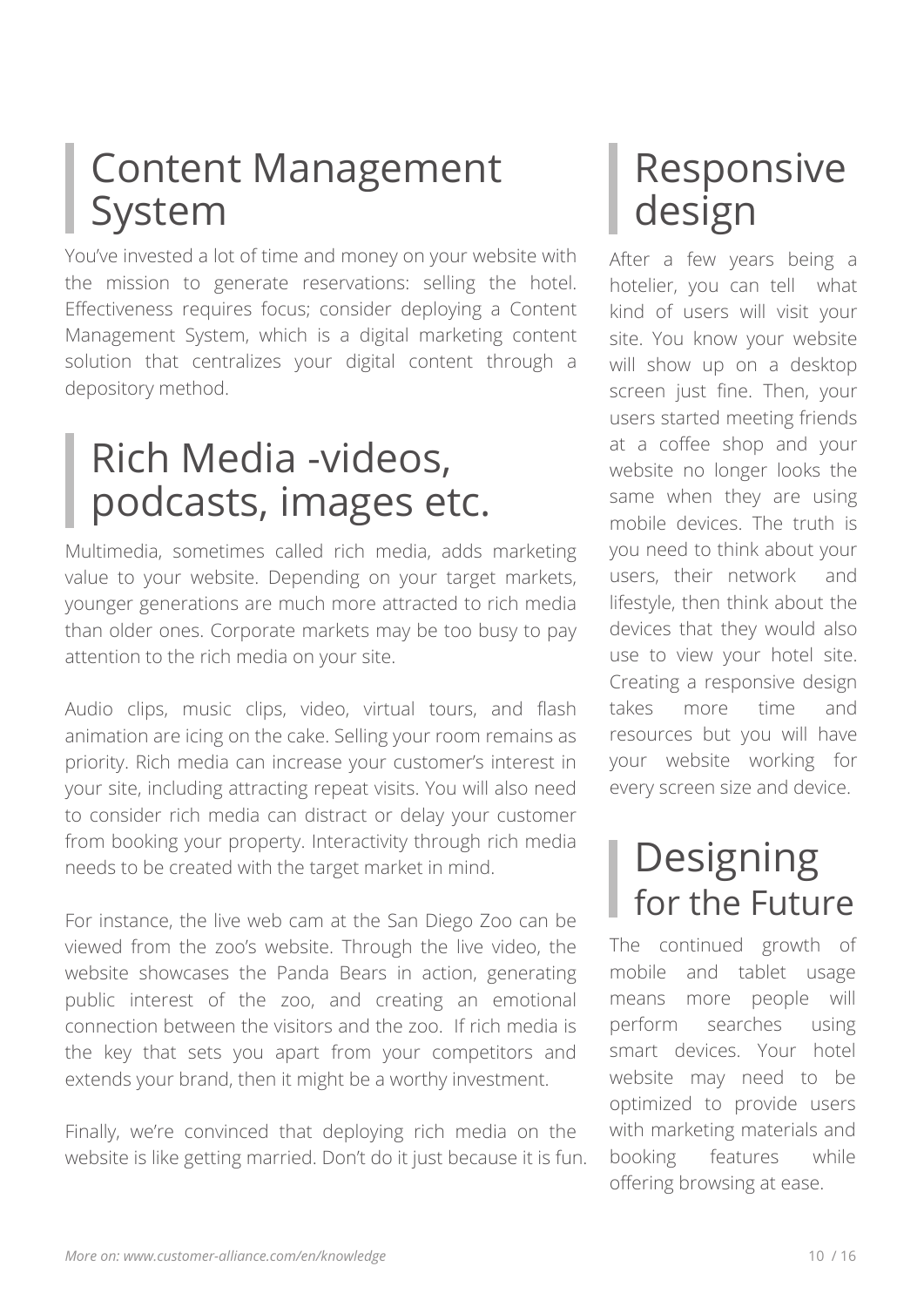## **Data Collection**

Effective website data collection will provide you with a lot of information about your visitors. Whether you have a small or large property, Google Analytics is a tool to use. It collects data showing information on visitors and website traffic such as popularity of your website, the web page that gets the most visitors, keywords that attract visitors to your site, and primary referral sites. This information allows you to improve your website, evaluate your target markets, and adjust your overall digital marketing strategy.

Let's take a look at the following two cases:

A hotel in Miami developed its marketing plan and website with the focus on attracting the corporate market. The hotel website included photos and text that were directed toward attracting businessmen. Through data collection software, the hotel learned that its website was mostly visited by meeting planners instead. Furthermore, the majority of the meeting planners visiting the site were female. Google Analytics would have shown the type of visitor and the hotel could have redeveloped its marketing plan and the website.

Swissôtel Hotels & Resorts discovered that the paid visitors from the UK were spending twice as much as the Australian and American visitors. Through the use of the Google Analytics software, the data revealed that the UK visitors were more interested in browsing the room and restaurants pages than to check out the hotel special offers. With that, the hotel modified the Adwords and texts to attract more of the higher paying UK visitors.

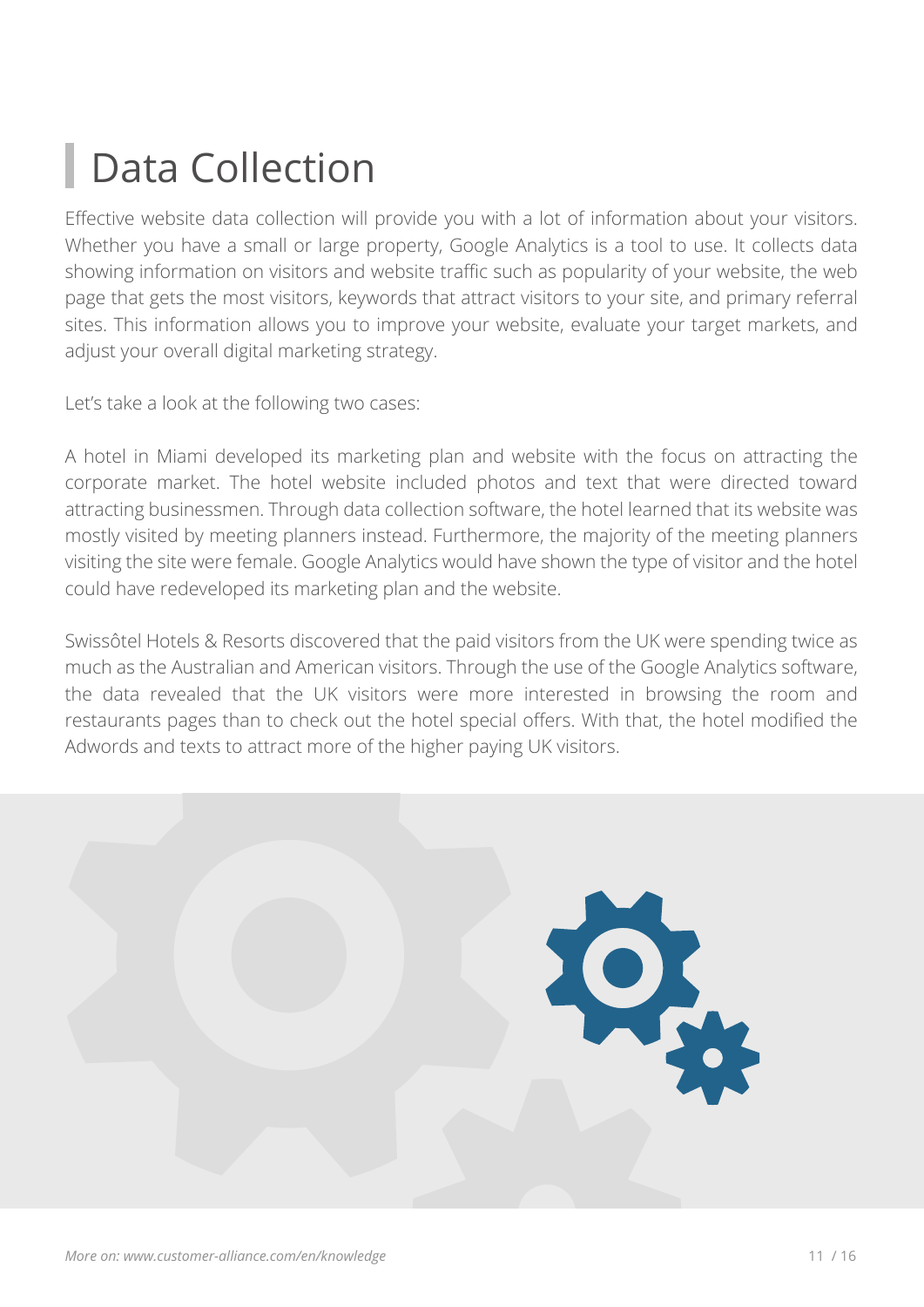## MAKING YOUR WEBSITE **SELL**

**T** here are a number of reasons to have a hotel website, and the most important reason should be providing real-time online reservation bookings channel.

Sell...Sell...Sell...your website needs to have photos and content but most importantly a booking system that allows you to maintain rates and room inventory. Websites with no booking system, just contact information or an email button is a sure way to lose out on potential bookings.

Once you have the framework for your website, then you can shop for a booking system/engine that charges a flat fee each month with no commissions or booking fees. Attaching a booking system to your site is a minor expense because you'll be better positioned in the marketplace and to capture many direct bookings that you could be missing.

## Booking Button

Location...Location...Location...A nice website with the booking button behind many layers of pages is less effective than if the booking button is on the homepage. Having the "check availability" button on the homepage will maximize your sales strategy.

For instance, in 2013, Hotel San Jose in Austin, Texas and The Wickaninnish Inn on Vancouver Island were recognized with great hotel websites. These websites have rich media, booking buttons on the homepage, and are considered to be user-friendly.



## Booking Engine to Use

A hotel website with a booking engine gives customers the opportunity to "Book Now". One size does not fit all when choosing the booking engine to use. Sirvoy hotel booking system and RezOvation are two systems that offer abundant features for small to medium sized properties. While you may want features like Facebook integration and revenue management, your website will also need to have a hook that creates a reason to book now, such as one of the following:

- **Free breakfast, meal, or dessert**
- **Complimentary upgrade upon check-in if available**
- **Discounts on hotel parking and local attractions**
- **Free use of spa or fitness room**
- **A gift certificate for the restaurant or future stay**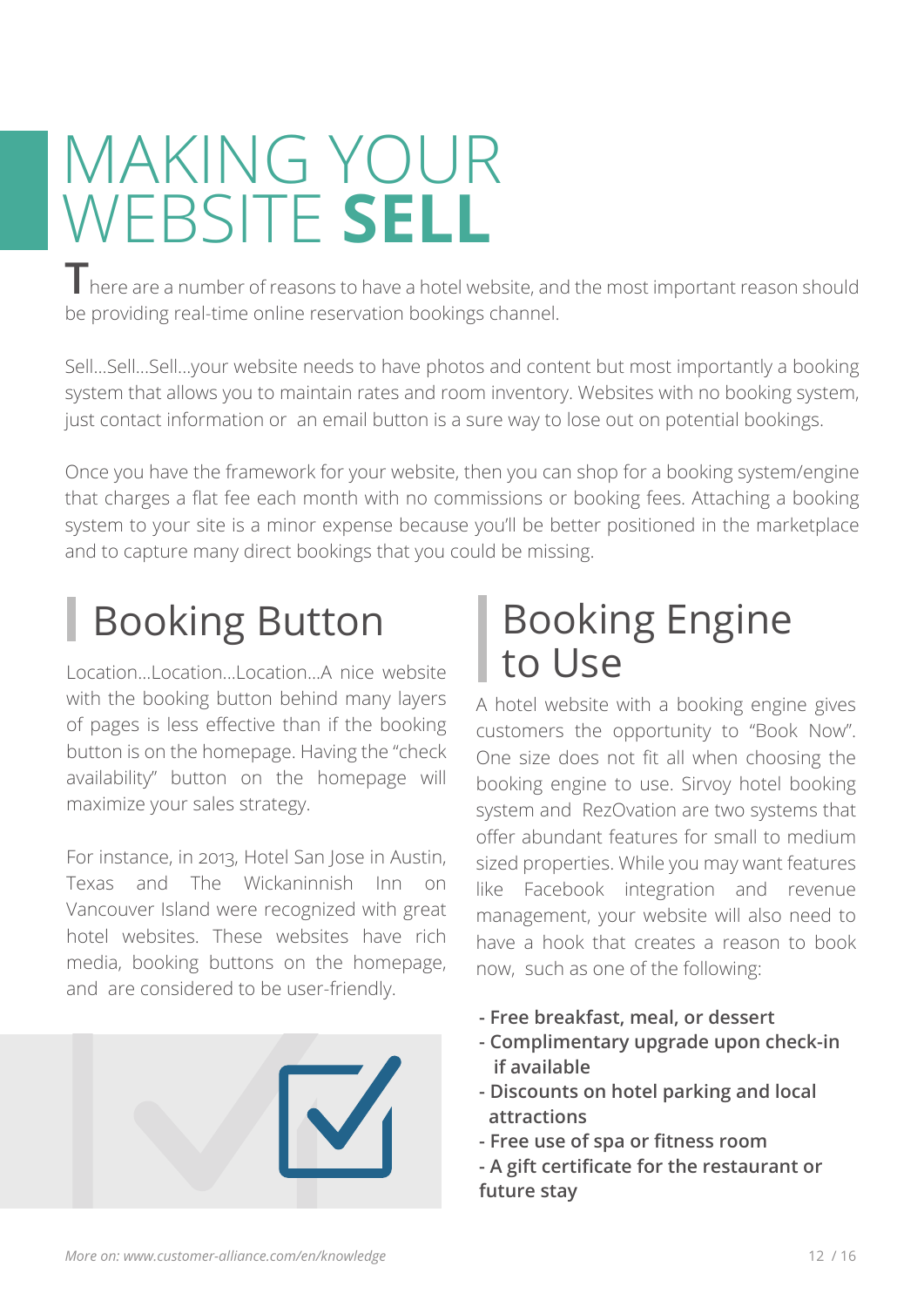## **Booking Engine Responsive Design**

Your booking engine is your gateway to direct bookings from your customers. An effective booking engine responsive design allows your hotel to showcase your most important content in a correctly formatted fashion on any devices especially mobile devices. Pegasus Solutions and SmartXbe offer booking engine responsive design. Review the booking engine of your choice to make sure it offers adjustable layouts that take into account font and images when using smart devices.

# CRACKING **THE CODE**

We live in an information society. This means there are many hotels like yours that are pushing information out to people. The desktop, mobile phone, and tablet will not tell your customer to visit your site just because you launched a website. Your customers may be interested in staying with you and they need to be able to find you on the internet.

## Increase Visibility Through Content/Keyword Strategy

The simplest way to generate traffic to your site is with SEO (Search Engine Optimization). You do that by asking what kind of keywords, phrases, and terms your target market would use to search for your products and services.

As a hotelier, it makes sense that you might first list 'hotel', 'bed & breakfast', 'family hotel', and 'small hotel'. Now, let's dig a little deeper to reflect on your hotel. These would include location, nearby attractions, or type of hotel. The list would look something like this 'Berlin Hotel', 'hotels in San Diego', 'suite hotel', 'spa hotel', or 'family-friendly hotel Las Vegas'. You get the idea!

Here is a short list of what you need to do and not just a one-time exercise, but something you need to do as often as you can.

**Develop a list of SEO keywords that are highly relevant for your site visitors to search for you.**

**Update and grow your SEO keywords list to appeal to search engines.**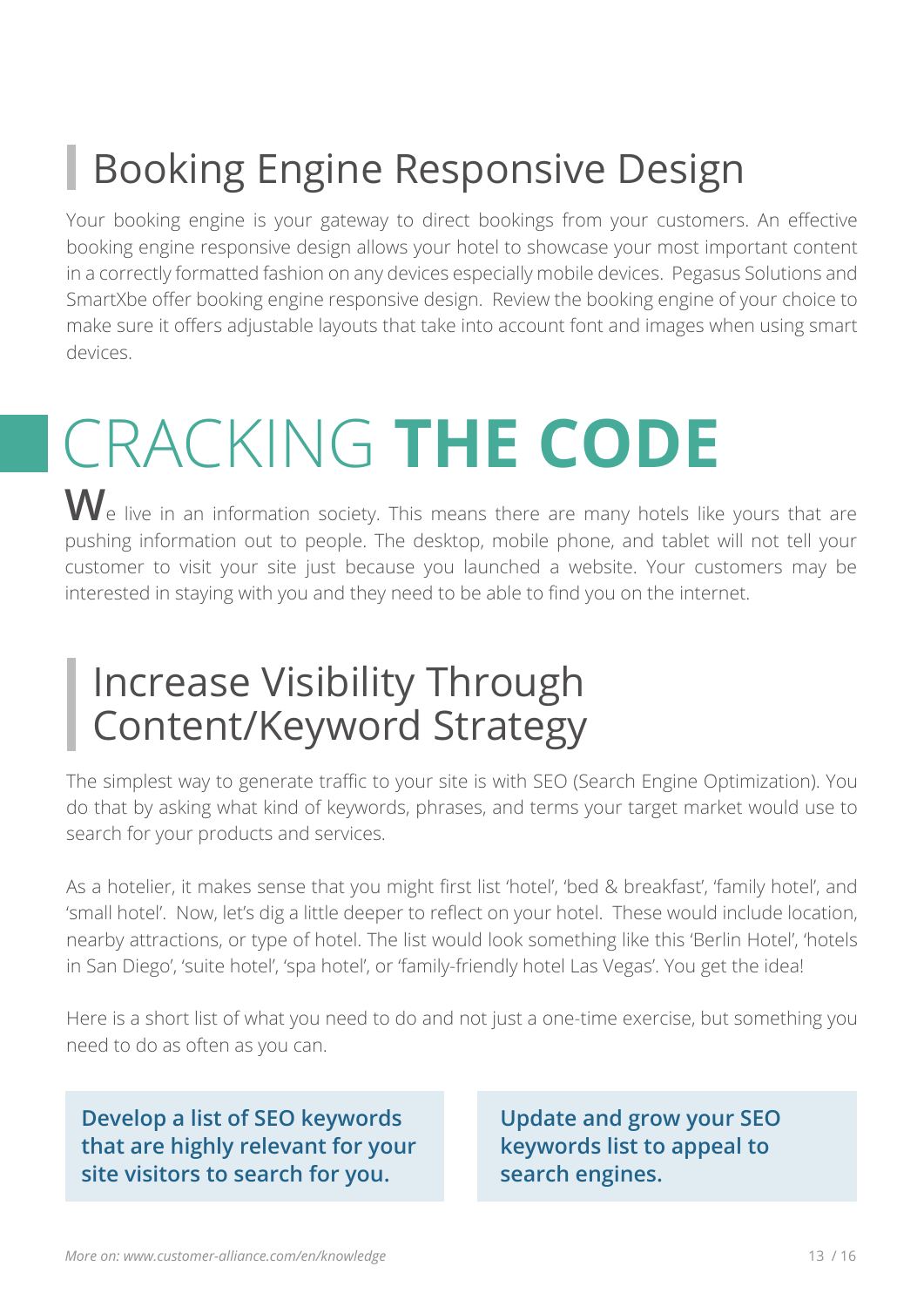**Incorporate long-tail keywords and diversify your keyword sources by using more than one web analytics tool and search query report.**

**Include keywords in ALT tags and perhaps COMMENT tags that are inserted in the HTML.** 

**Use the keywords and phrases in your headlines, subheadings, and page titles near the top of your content.**

**Other options for optimizing your text include connecting inbound links from other sites and expanding your site with new and relevant content.**

**Provide your content in other languages if you plan to target visitors from other countries.** 

You'll also need to 'test drive' your keywords using a keyword search tool such as the one provided by Google Adwords. Google Adwords also provides ideas for words and phrases that you may not have considered.

Finally, pay attention to how many keywords that you include in your website as it can positively or negatively impact your search engine ranking. Here's why: Google might expect a 1-2% keyword density in the entire body text area. If you have more than that, you will be branded as optimized, but not informative, and your site will drop down in the rankings.

## Social Sharing Buttons

One way to get the word out about your property is to optimize your website for social media. You would also want to extend your reservation and front desk services by encouraging your guests to connect with you through social media.

A lot of times, you visit a website and there are social networks buttons. The top five social networks are Facebook, Twitter, Linkedin, Yelp, and Google+, which they have become a dominate force in pushing information and pictures out through various social networks to the public as well as capturing people's attention to visit a website.

With all the social media buttons out there, your first step is to determine whether you want social media *follow* buttons or social media *sharing* buttons/links. Here's the thing with decisions. You know how to make the decision, you just want to feel sure about it afterward. The decision here is going to be so simple that you won't have to contend with going with your gut feeling or listening to your heart.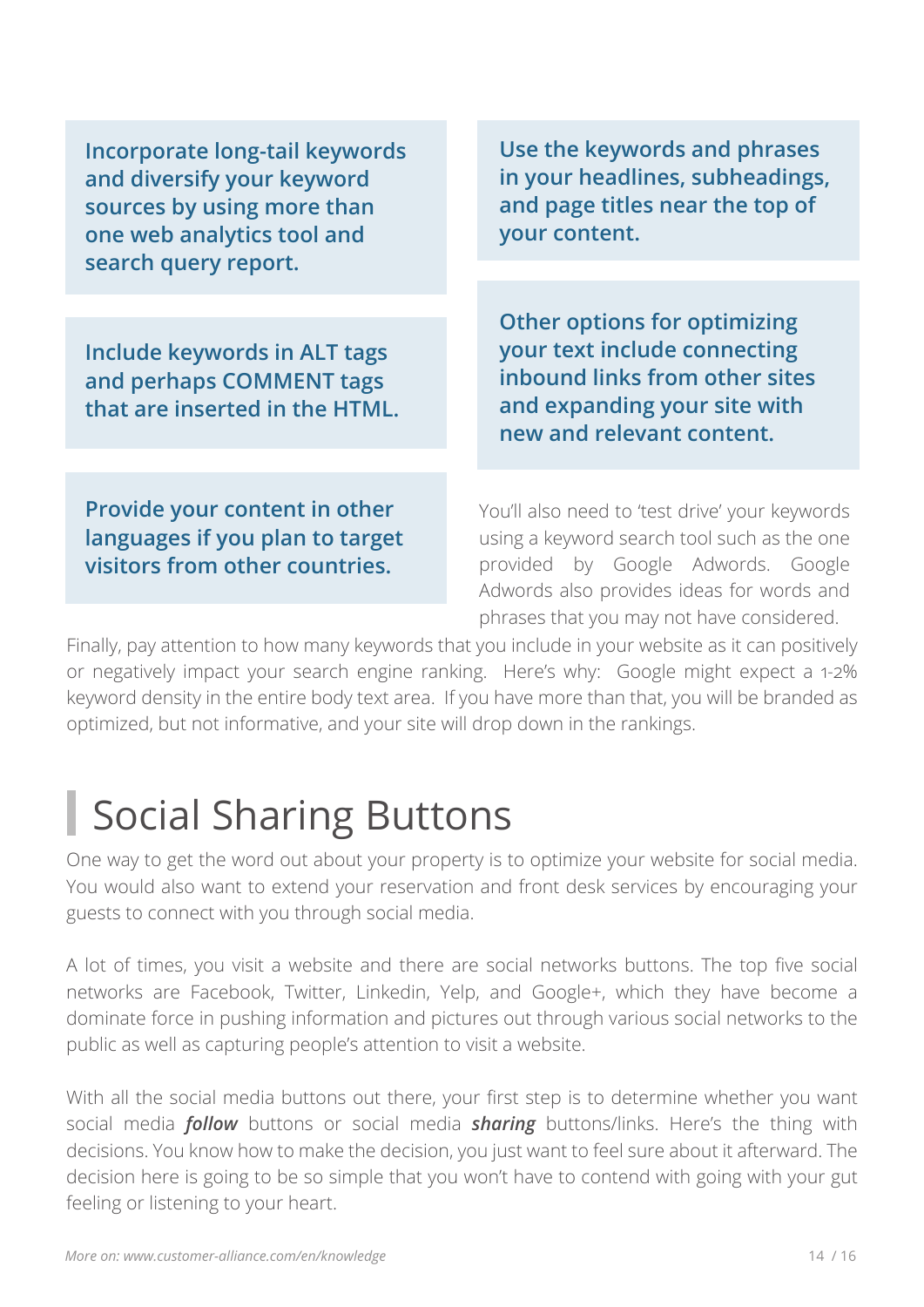On your custom site, you want to place a few social media *follow* buttons on your homepage and blog page. You've seen them on other websites. Through social media buttons, users can click on the button and be directly connected to the social media accounts such as Facebook and Twitter. Here is the key, you want your users to be connected to **your** Twitter and Facebook accounts. As with Facebook, users can also "like" your hotel with just a click. A very easy decision, right? You can put these buttons anywhere on your website preferably on the homepage to maximize visibility and connect with your guests through your social media accounts.

Then, there are social media *sharing* links/buttons that will let your websites' visitors and content viewers share content with their friends. Think of it this way, you are in and out of your hotel all morning, you grab lunch, you post something interesting on your website, and at the end of the day you realize that you need to broadcast what you wrote to the public. By incorporating the social media sharing links/buttons to every piece of online content you create on your website, blog articles, and announcement pages, your visitors can share your content with their network and increase the number of visitors to your site. The Tweet /Share button, LinkedIn Share button, and Facebook Like button are some of the popular Social sharing buttons.

## Search Engine Advertising (SEA)

Simply put, there is a ton of online advertising tools that guarantee to draw visitors to your website. And there will be more. Search Engine Advertising is a form of paid search marketing campaigns involve bidding for ads placement on a search engine as well as having the ads placed on web pages.

For example, a user types in the keyword "Bed and Breakfast hotel Hawaii". The search engine will then present a list of advertisements tailored to the search to encourage the user to click on those advertisers' sites.

## Up-to-date content (blog) - why is it good for your visibility

Ideally, a hotel website should have a conversation page. Let your users get to know your products and services through blogs which are online journals. You can post announcements such as discounts and promotions on the blog that potentially increase your website's visibility. Also, if the users want to know more, this would be the place for them to socialize and share information.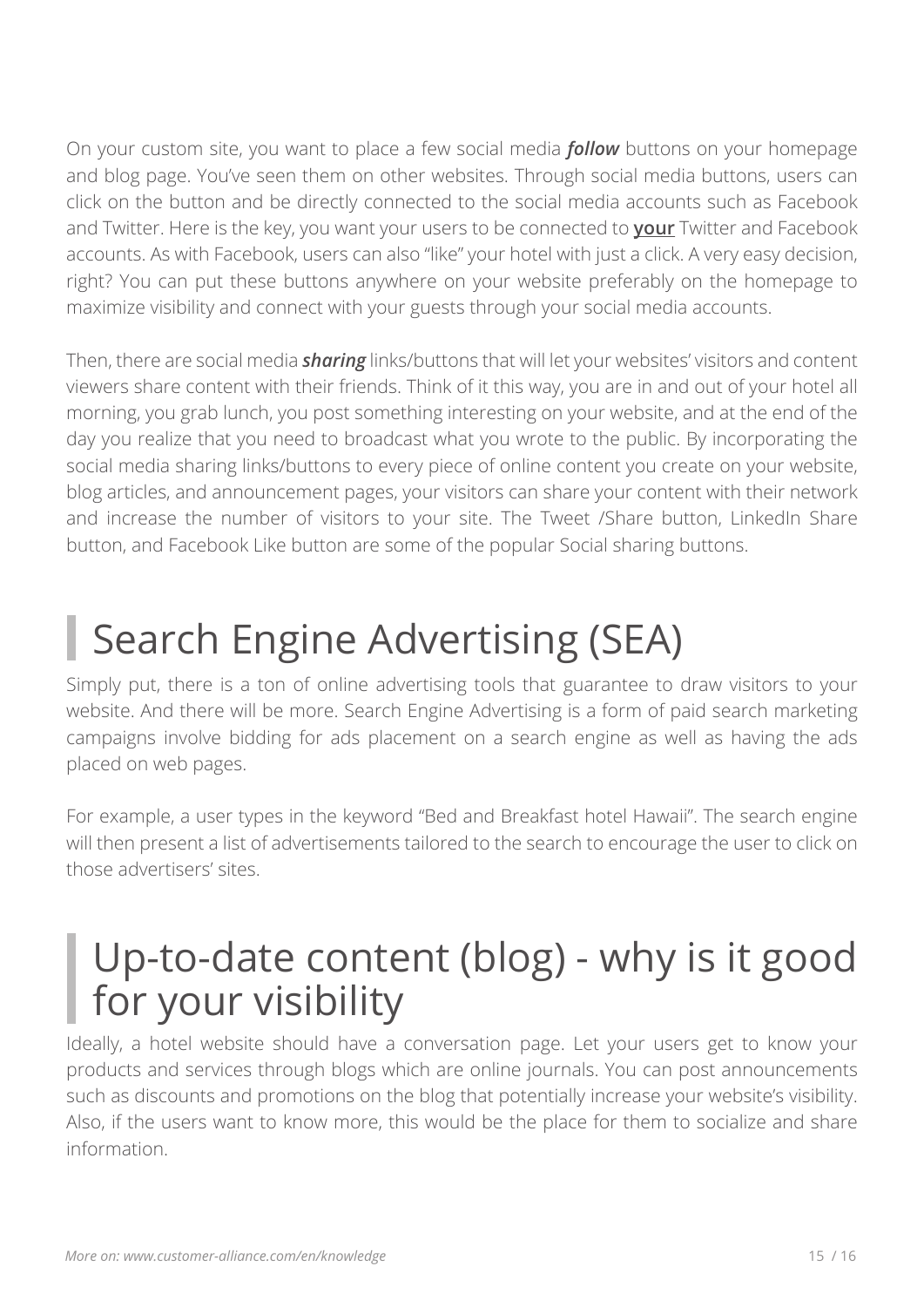# IN A **NUTSHELL!**

**A**s a hotelier, one thing that you have to love about a custom hotel website is that the website can do so much for you.

At the current pace of technology, nearly everyone you know or ever met probably owns a desktop, mobile phone, laptop, or tablet. You ought to believe that shopping for travel and hotel products on the internet is an unbelievably popular thing to do.

The key is that you need to find time and resources to work with a graphic/website designer, booking engine company, SEO experts, copywriters or content writer, photographers, and people who know how to write code and tell them what you need. The secret to an effective hotel website is combining all the elements that we have presented in this guide.

Here is a short recap:

**- A simple and visually appealing site with concise messages and a user-friendly navigation system and booking system that reduces reservation abandonment rates.**

**- An information system that will tell you about your target markets, keywords or phrases that will bring you more customers, and types of amenities and services that work for your property.**

**- A manageable website so you can utilize the sales tool for its intended purpose: Sell...Sell...Sell...**

Once you have crafted a functional website then focus on strengthening connections with potential and existing customers and distinguishing your products and services. You can do these by a combination of social and digital media, online and offline promotions, and the use of technologies.

Lastly, put on your travel hat. Find your site through a search engine. Book a room through your website. Evaluate your overall experience. Examine the features that your website has to offer. Write a blog about your products and services.

These are some of the tasks to perform to ensure the effectiveness of your website. The more closely you look at your site from the customer's point of view, the more likely your website will generate more direct bookings. And when that happens, you are on your way to filling more rooms and turning more one-time guests to repeat customers.